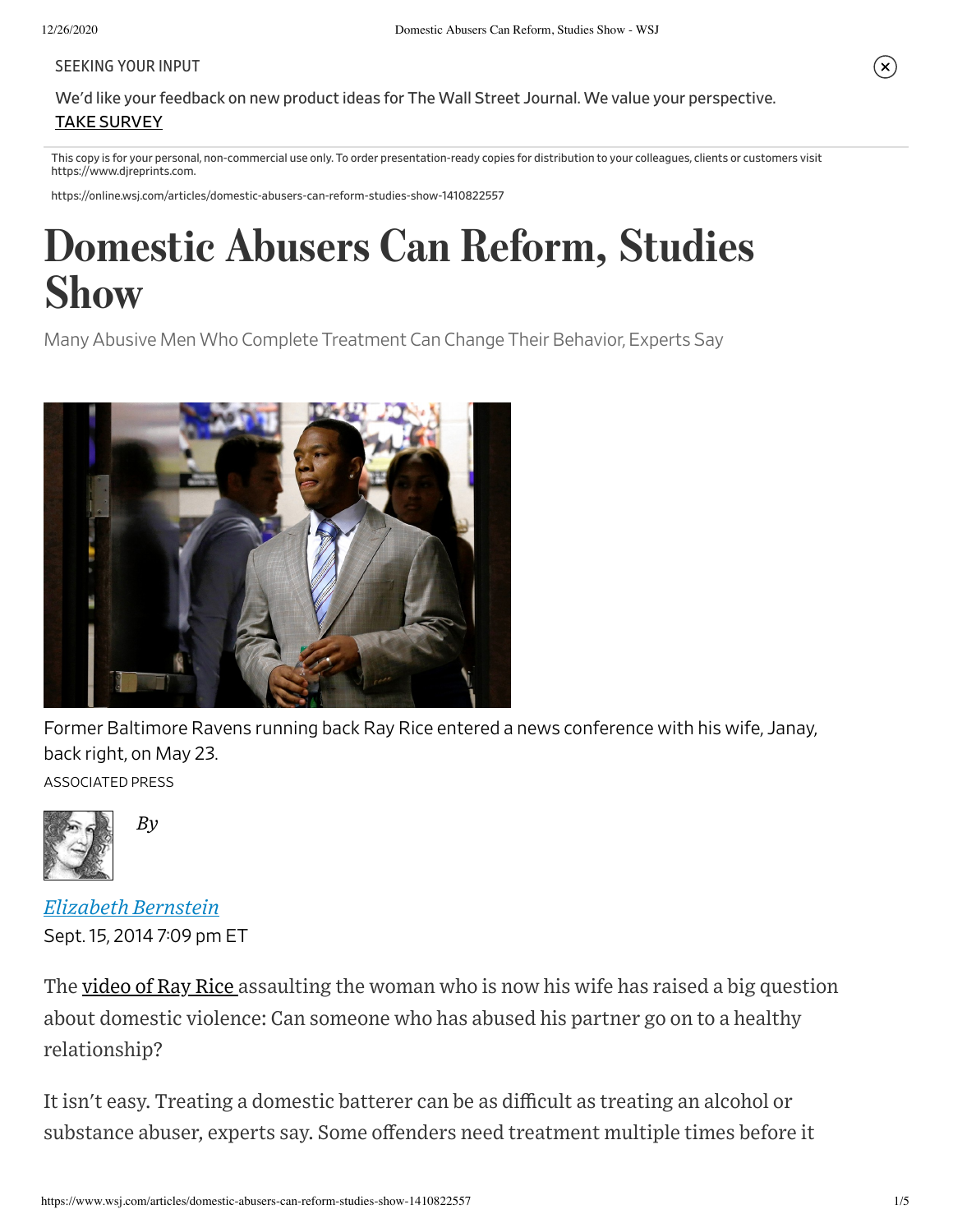## 12/26/2020 Domestic Abusers Can Reform, Studies Show - WSJ

works. Others are never successful at reforming their behavior, whether their partner stays or they start a new relationship.

While both men and women commit acts of intimate-partner violence, as experts call it, approximately 85% of victims are female. Decades of studies show that about 60% to 70% of abusive men who complete a comprehensive batterer treatment program can reform, says Jeffrey L. Edleson, professor and dean of the School of Social Welfare at the University of California, Berkeley, and an expert on domestic abuse.

One of the most thorough and well-designed studies on the topic was funded by the Centers for Disease Control and Prevention and conducted by Edward Gondolf, now a professor emeritus at Indiana University of Pennsylvania. It was summarized in 2004 in the journal Aggression and Violent Behavior. The study spent four years following 618 men who entered batterer-intervention programs in one of four cities, as well as their female partners starting when the men entered the program.



## **WSJNEWSLETTER**

## Notes on the News

The news of the week in context, with Tyler Blint-Welsh.

 $\vee$  I would also like to receive updates and special offers from Dow Jones and affiliates. I can unsubscribe at any time.

 $\Box$  I agree to the Privacy Policy and Cookie Notice.

Enter your email states and the state of the state of the state of the state of the state of the state of the state of the state of the state of the state of the state of the state of the state of the state of the state of

THE WALL STREET JOURNAL

The study found that at the 30-month follow-up, more than 80% of the men had not reassaulted their partner in the previous year, and at the 48-month follow-up, 90% of the men had not assaulted their partner in the past year. The treatment programs were small education-therapy groups, meeting at least once a week for between four months and a year. "Men who completed the program were much less likely to abuse their partners," Dr. Gondolf says.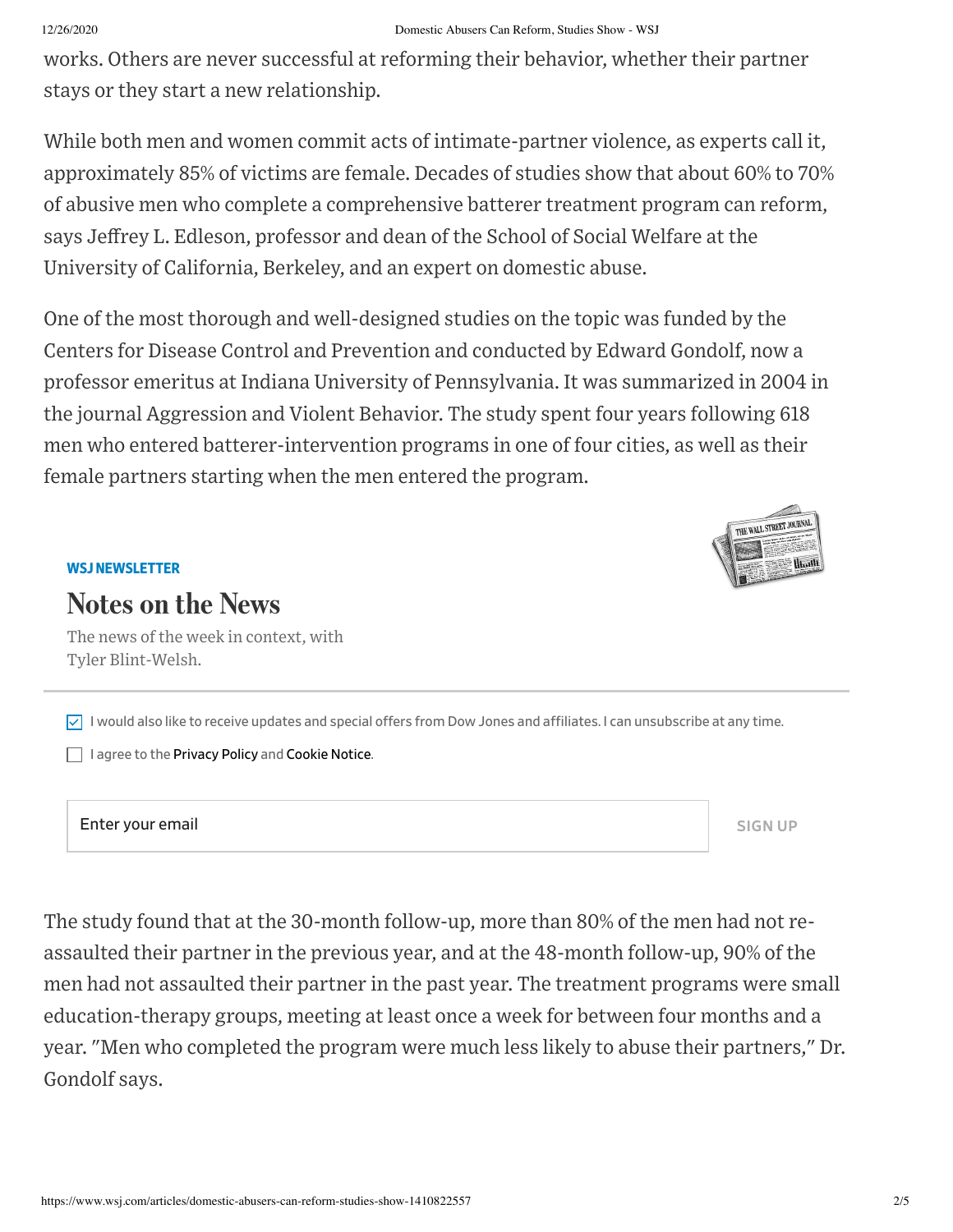# Not Found

The requested URL /documents/AUDIO12/index.php was not found on this server.

The study also showed that at both of these follow-up points, two-thirds of the women (some the original partners of the men, some new) said that their quality of life had improved, and 85% of the women said they felt very safe.

Men who complete batterer-intervention programs are just a minority of those who enroll —and they typically enroll only after they've been mandated by a court to do so. Still, Dr. Edleson says tens of thousands of men have been arrested for intimate-partner abuse and have learned to become nonviolent.

Experts say intimate-partner violence is, like other forms of domestic violence, primarily a learned behavior. But someone who grew up witnessing or experiencing domestic abuse or who has a history of criminal behavior is much more likely to be abusive than someone who didn't.

There are different types of intimate-partner abusers, experts say. A subtype often referred to in the field as the Intimate Partner Terrorist is the "worst of the worst," says David B. Wexler, executive director of the Relationship Training Institute in San Diego, a nonprofit organization that designs and runs domestic violence treatment programs.

The man is obsessed with power and control, terrorizes his partner, erodes her selfesteem, wields financial control and is jealous and possessive. This type of abuser is almost impossible to change, Dr. Wexler says.

The vast majority of abusers are men who perpetrate what is known as Situational Couple Violence. They aren't out to dominate their partner. But they have very poor relationship skills and very quick triggers.

A round of typical anger-management training isn't enough to help these men. They need to commit to a comprehensive batterer intervention program, often going at least once a week for four months to a year.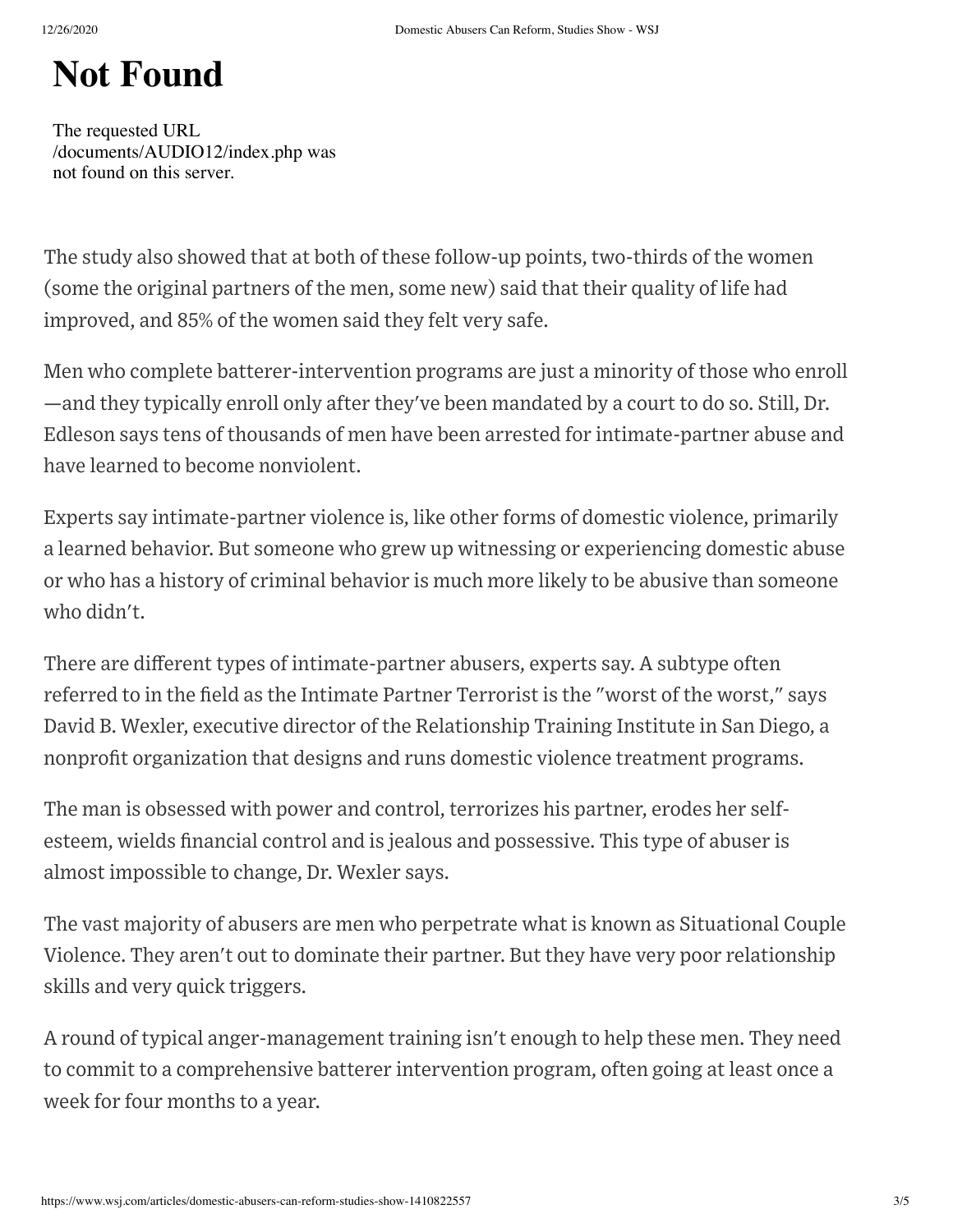### 12/26/2020 Domestic Abusers Can Reform, Studies Show - WSJ

Experts say the best of these programs pair education with psychotherapy in a small group setting. The men learn communication skills. And they learn how to think differently about the situation they are in, how to change sexist ideas and how to tolerate conflict in a relationship without seeing it as an insult to their manhood.

"To sit in a room and see men talking in ways that broaden a definition of what men can do, that is a key part of the change process," Dr. Wexler says.

Men who successfully reform "are at a stage where they can accept that they have a problem and are motivated to make change," says Dr. Edleson, of the University of California, Berkeley.

A major factor in most of these men's motivation is their desire to save their relationship, says Barbara Gilin, a licensed clinical social worker and associate clinical professor for social work education at Widener University in Chester, Pa., who has worked with intimate-partner violence victims and their abusers for 35 years.

"The longer the women can hold out not living with the partner, the more motivated the partner is to change, she says. "They are so afraid they will lose their woman."

Dr. Wexler says that about half of men who go through the treatment program do so while continuing their romantic relationship, while half separate or split with their partner. Some of the men who split with their partner eventually restart the relationship successfully or form a new relationship.

The odds of successful change go up for these men when five other factors are present, Ms. Gilin says:

They feel bad or guilty about harming their partner. About 25% of men neverfeel guilty, Ms. Gilin says. "And • there is a whole middle ground where there is some guilt and then it takes some time in the group to really start to understand that they are responsible," she says.

They take full responsibility for their actions and don't blame their partner.

They are motivated to change their values and be a different, better person.

They are willing to examine the effect abuse in their childhood had on them.

•They understand thatintimidating and bullying behaviors need to be stopped, along with physical violence.

"What I and other people look for in that first moment is the degree of real remorse and how much he takes responsibility for 100% of what he did," Ms. Gilin says. "And the main factor that determines whether a man is going to change is whether he sticks to the program."